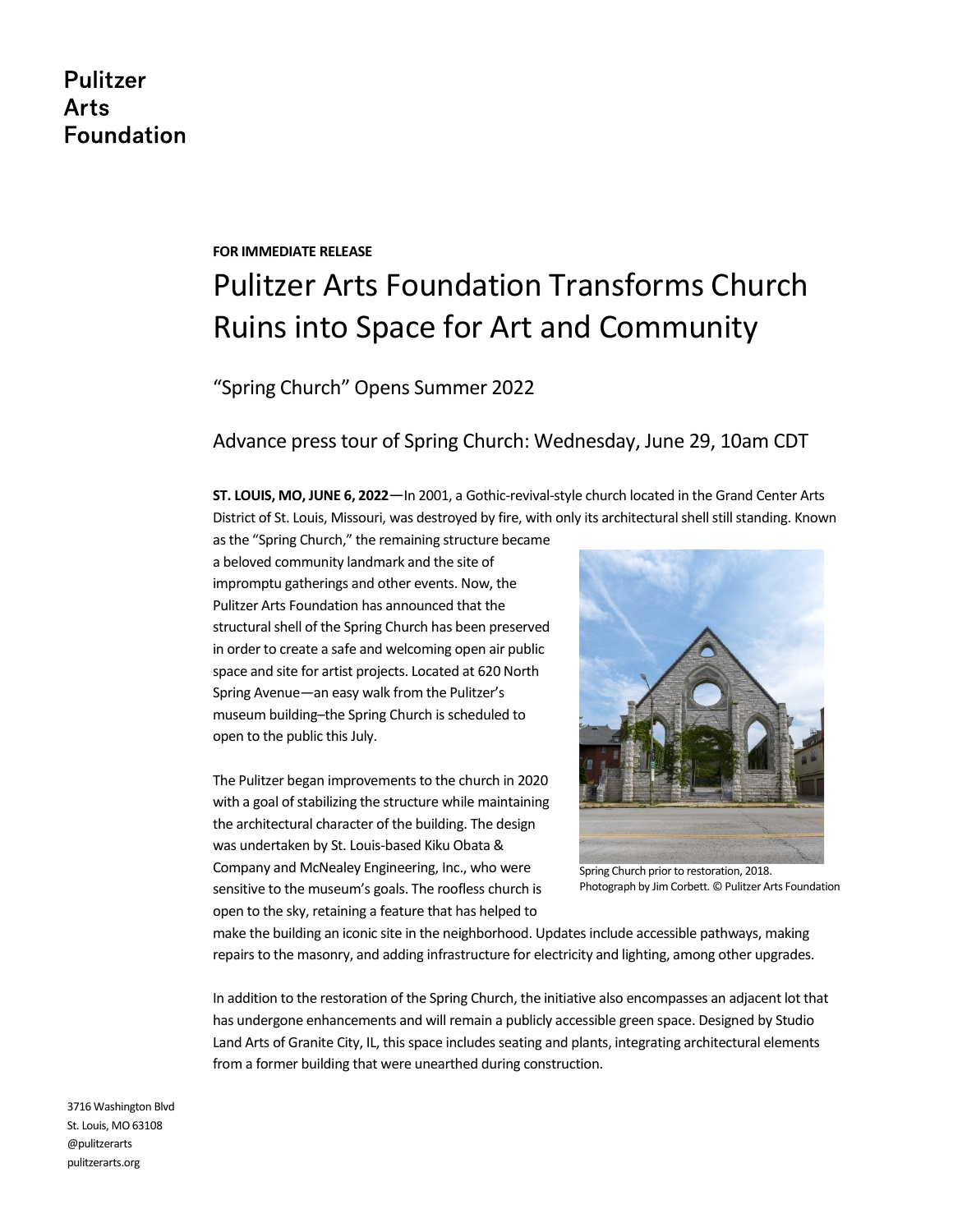

Church exterior north and garden prior to restoration, 2018. Photograph by Jim Corbett. © Pulitzer Arts Foundation

The Pulitzer's transformation of the Spring Church follows that of Park-Like, a sustainably designed green space located across the street from the museum. Like Park-Like, the Spring Church will be open daily, free of charge, from sunrise to sunset.

Pulitzer Executive Director Cara Starke notes, "The Pulitzer is deeply committed to contributing to our neighborhood, expanding the visitor experience of the Foundation to include not only the museum at its heart, but also Park-Like and now the Spring Church. We look forward to welcoming our neighbors and visitors,

whether it be to spend time in the space on their own terms, or to experience public art in the Spring Church's unique architecture."

### Opening Events

The Spring Church will open to the public with a series of artist projects, celebrations, and community collaborations. In July, artist Jordan Weber will present a week-long public artwork and event series entitled *All Our Liberations*. Working with collaborators Weber met during his 2021 residency with the Pulitzer and Washington University in St. Louis, the artist will host a series of programs for both formerly incarcerated individuals and the public.

The opening celebration for the Spring Church will take place this October and include a performance with the St. Louis Symphony Orchestra InUnison Chorus. Other partnerships and projects will be announced this fall.

### Background

The Gothic-revival-style Spring Church was built in 1884. Over the course of its lifetime, the church was home to four congregations. In 2001, a tragic fire forced its last congregation, the National Memorial Church of God in Christ, led by Reverend Robert Chatman Williams, to relocate, and the building was left as a ruin.

In 2003, Grand Center, Inc., the nonprofit organization behind St. Louis's Grand Center Arts District, purchased the property with plans for an outdoor sculpture garden. Structural challenges prevented plans from coming to fruition, and the building remained an open shell. Since then, the church has become a unique and beloved site in St. Louis, serving as a location for a public art installation by Rainer Kehres and Sebastian Hungerer as part of *The Light Project* in 2008, and for many spontaneous photo shoots and events throughout the years.

In May 2020, the Pulitzer purchased the church and adjacent property and worked with structural engineers and architects to develop a plan to stabilize the structure and allow for public access to the building while maintaining its present-day character.